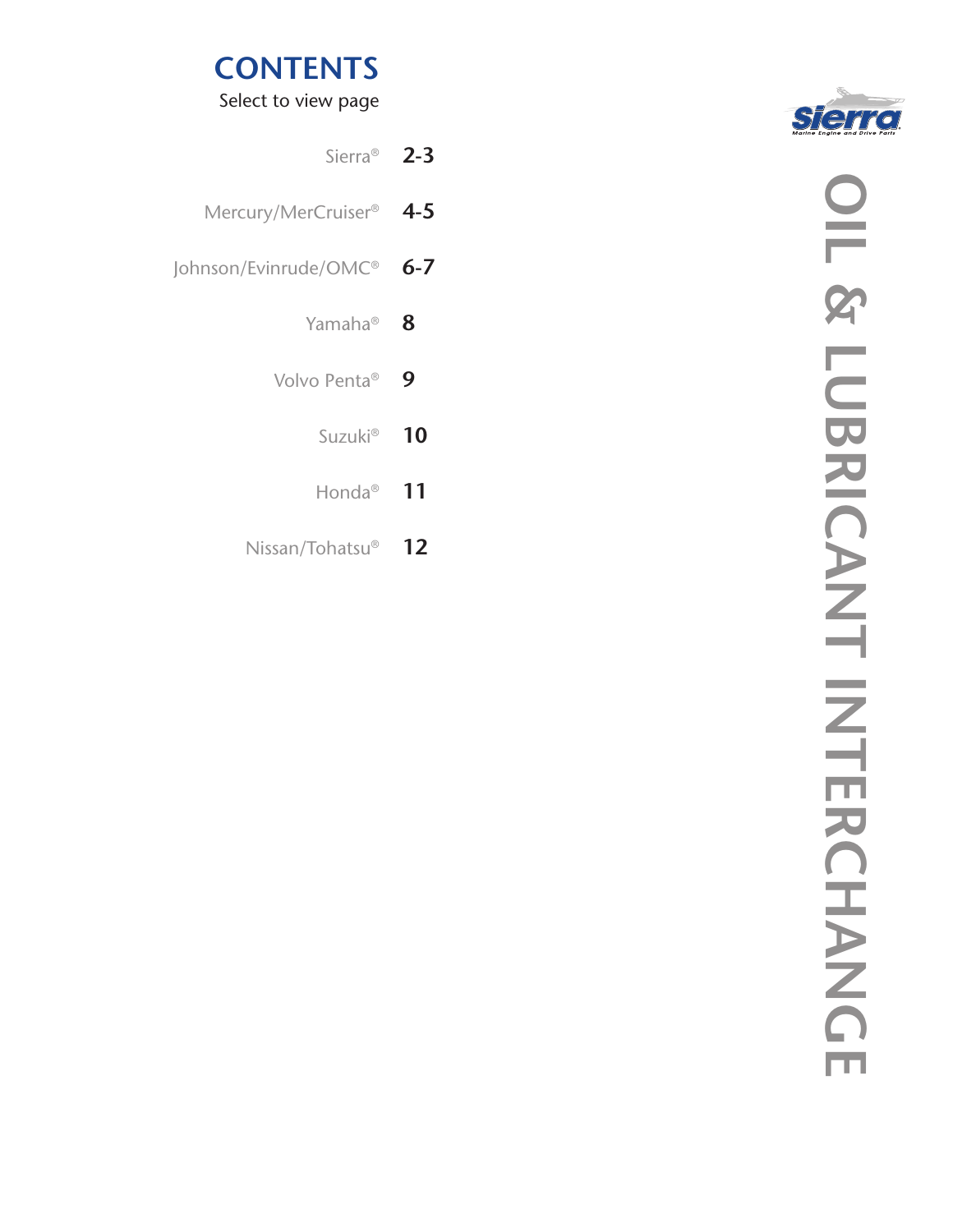#### **SIERRA 2-CYCLE OIL**

| Premium Blue TC-W3 <sup>®</sup> |                       |              |
|---------------------------------|-----------------------|--------------|
| Sierra Part Number              | <b>Container Size</b> | <b>Notes</b> |
| 18-9500-1                       | Pint                  |              |
| 18-9500-2                       | Quart                 |              |
| 18-9500-3                       | Gallon                |              |
| 18-9500-4                       | 2.5 Gallon            |              |
| 18-9500-6                       | 16 Gallon             |              |
| 18-9500-7                       | 55 Gallon             |              |
| Direct Injection TC-W3®         |                       |              |
| 18-9530-3                       | Gallon                |              |
| 18-9530-6                       | 16 Gallon             |              |
| 18-9530-7                       | 55 Gallon             |              |
| <b>Full Synthetic TC-W3</b>     |                       |              |
| 18-9540-2                       | Quart                 |              |
| 18-9540-3                       | Gallon                |              |
| 18-9540-7                       | 55 Gallon             |              |

### **SIERRA 4-CYCLE OIL**

| 10W-30 FC-W®                  |                       |              |
|-------------------------------|-----------------------|--------------|
| Sierra Part Number            | <b>Container Size</b> | <b>Notes</b> |
| 18-9420-2                     | Quart                 |              |
| $18-9420-3$                   | Gallon                |              |
| 18-9420-7                     | 55 Gallon             |              |
| Synthetic 10W-30 FC-W®        |                       |              |
| 18-9690-2                     | Quart                 |              |
| 18-9690-3                     | Gallon                |              |
| <b>Synthetic Blend 10W-40</b> |                       |              |
| $18-9551-2$                   | Quart                 |              |
| $18 - 9551 - 3$               | Gallon                |              |
| $18-9551-6$                   | 16 Gallon             |              |
| 18-9551-7                     | 55 Gallon             |              |
| 25W-40 FC-W®                  |                       |              |
| 18-9400-2                     | Quart                 |              |
| 18-9400-4                     | 5 Quart               |              |
| 18-9400-7                     | 55 Gallon             |              |
| Synthetic Blend 25W-40 FC-W®  |                       |              |
| 18-9440-8                     | Litre                 | Outboard     |
| 18-9440-3                     | 4 Litre               | Outboard     |
| 18-9440-2                     | Quart                 |              |
| 18-9440-4                     | 5 Quart               |              |
| 18-9440-7                     | 55 Gallon             |              |
| <b>Synthetic Blend 25W-50</b> |                       |              |
| 18-9552-3                     | 4 Litre               |              |
| 18-9552-8                     | Litre                 |              |
| 18-9552-6                     | 16 Gallon             |              |
| 15W-40 Diesel                 |                       |              |
| 18-9553-2                     | Quart                 |              |
| 18-9553-3                     | Gallon                |              |
| 18-9553-5                     | 5 Gallon              |              |
| 18-9553-6                     | 16 Gallon             |              |
| 18-9553-7                     | 55 Gallon             |              |
| <b>Full Synthetic SAE 30</b>  |                       |              |
| 18-9410-2                     | Quart                 |              |
| 18-9410-4                     | 5 Quart               |              |
| 18-9410-7                     | 55 Gallon             |              |
|                               |                       |              |

**Sierre Engine and Drive Parts.**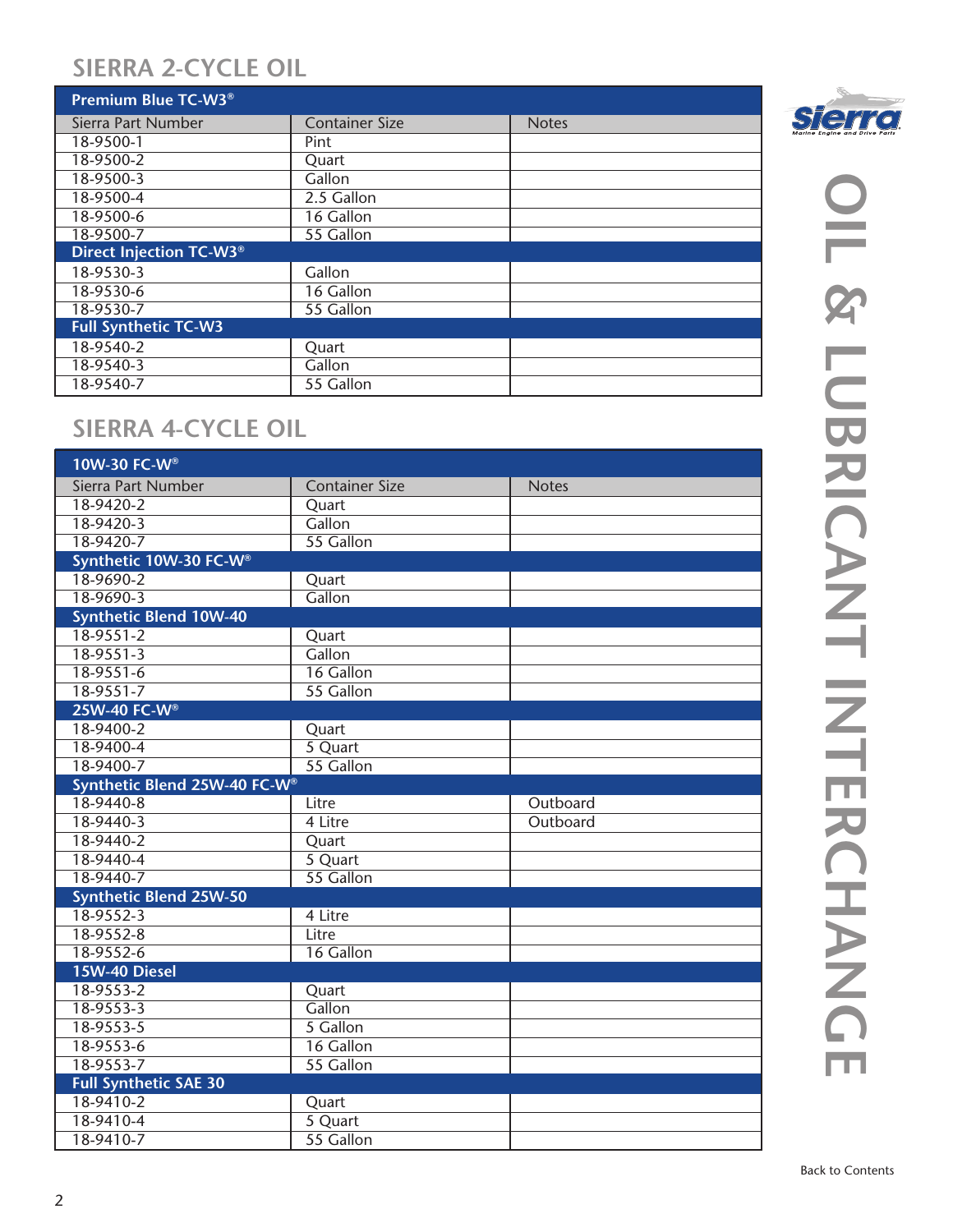#### **SIERRA CATALYST OIL**

| 10W-30 Catalyst Compatible FC-W                 |                       |              |  |
|-------------------------------------------------|-----------------------|--------------|--|
| <b>OEM Part Number</b>                          | <b>Container Size</b> | <b>Notes</b> |  |
| 18-9420CAT-2                                    | Quart                 |              |  |
| 18-9420CAT-3                                    | Gallon                |              |  |
| 18-9420CAT-7                                    | 55 Gallon             |              |  |
| 25W-40 Catalyst Compatible FC-W                 |                       |              |  |
| 18-9400CAT-2                                    | Quart                 |              |  |
| 18-9400CAT-4                                    | 5 Quart               |              |  |
| 18-9400CAT-7                                    | 55 Gallon             |              |  |
| Synthetic Blend 25W-40 Catalyst Compatible FC-W |                       |              |  |
| 18-9440CAT-2                                    | Quart                 |              |  |
| 18-9440CAT-4                                    | 5 Quart               |              |  |
| 18-9440CAT-7                                    | 55 Gallon             |              |  |

#### **SIERRA GEAR LUBRICANTS**

| <b>Premium</b>              |                       |              |
|-----------------------------|-----------------------|--------------|
| <b>OEM Part Number</b>      | <b>Container Size</b> | <b>Notes</b> |
| 18-9600-0                   | 10 oz.                |              |
| 18-9600-2                   | Quart                 |              |
| 18-9600-5                   | 5 Gallon              |              |
| 18-9600-6                   | 16 Gallon             |              |
| 18-9600-7                   | 55 Gallon             |              |
| <b>Hi-Performance Blend</b> |                       |              |
| 18-9650-0                   | 10 oz.                |              |
| 18-9650-2                   | Quart                 |              |
| 18-9650-5                   | 5 Gallon              |              |
| 18-9650-6                   | 16 Gallon             |              |
| 18-9650-7                   | 55 Gallon             |              |
| <b>Full Synthetic</b>       |                       |              |
| 18-9680-2                   | Quart                 |              |
| 18-9680-5                   | 5 Gallon              |              |
| 18-9680-7                   | 55 Gallon             |              |
| <b>Type C</b>               |                       |              |
| 18-9620-0                   | 10 oz.                |              |
| 18-9620-2                   | Quart                 |              |
| 18-9620-5                   | 5 Gallon              |              |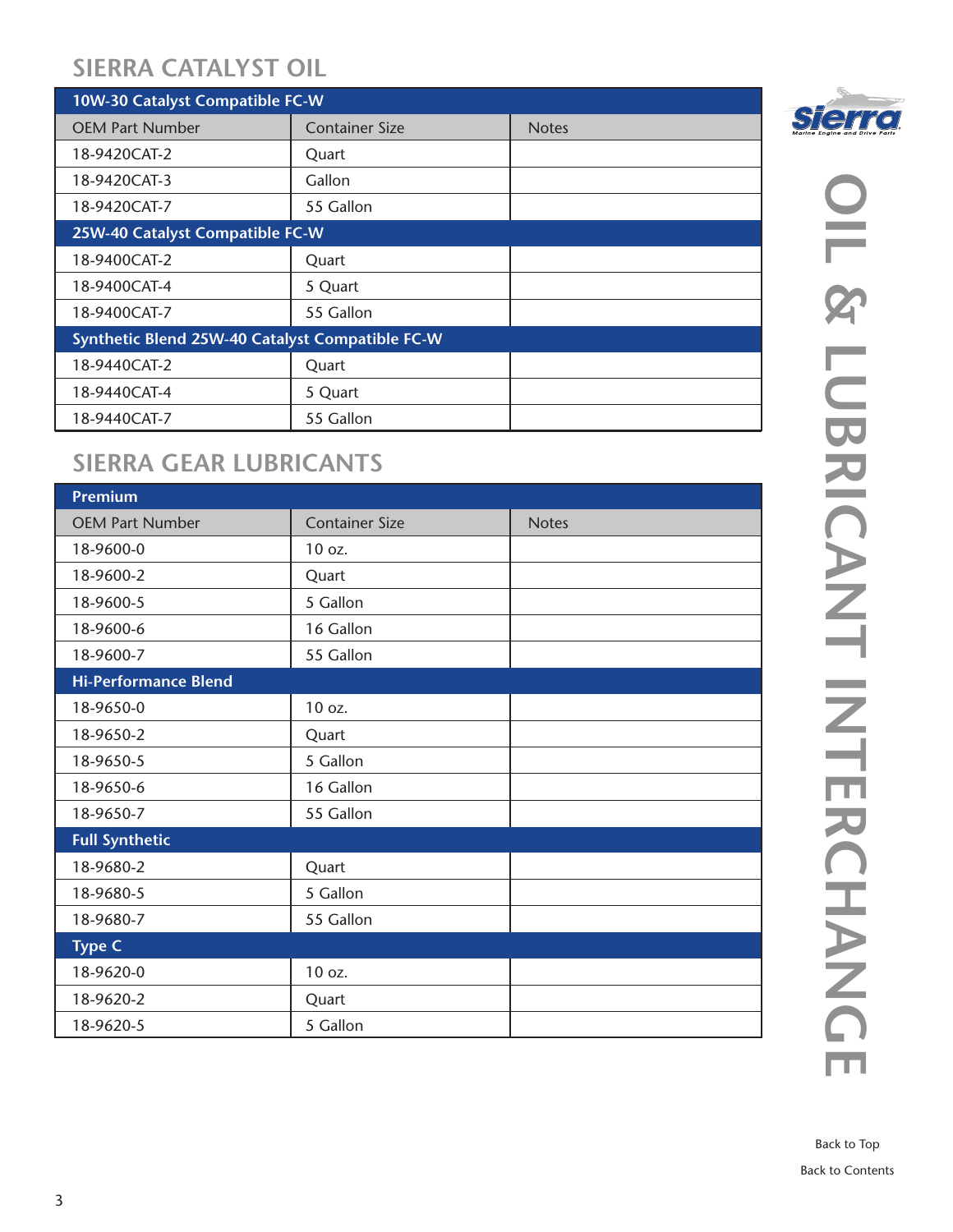## **MERCURY/MERCRUISER 2-CYCLE OIL**

| <b>Premium</b>         |                         |                       |                     |
|------------------------|-------------------------|-----------------------|---------------------|
| <b>OEM Part Number</b> | Sierra Part Number      | <b>Container Size</b> | <b>Notes</b>        |
| 92-858020K01           | Χ                       | Pint                  |                     |
| 92-858021K01           | X                       | Quart                 |                     |
| 92-858022K01           | X                       | Gallon                |                     |
| 92-858023K01           | X                       | 2.5 Gallon            |                     |
| 92-858024K01           | $\overline{\mathsf{X}}$ | 55 Gallon             |                     |
| <b>Premium Plus</b>    |                         |                       |                     |
| 92-858025K01           | 18-9500-1               | Pint                  |                     |
| 92-858026K01           | 18-9500-2               | Quart                 |                     |
| 92-858027K01           | 18-9500-3               | Gallon                |                     |
| 92-858028K01           | 18-9500-4               | 2.5 Gallon            |                     |
| 92-858029K01           | 18-9500-7               | 55 Gallon             |                     |
| <b>Optimax DFI</b>     |                         |                       |                     |
| 92-858037K01           | 18-9530-3               | Gallon                |                     |
| 92-858038K01           | X                       | 2.5 Gallon            |                     |
| 92-858039K01           | 18-9530-7               | 55 Gallon             |                     |
| <b>PWC</b>             |                         |                       |                     |
| 92-858032Q01           | X                       | Quart                 |                     |
| 92-858033Q01           | X                       | Gallon                |                     |
| 92-858034Q01           | X                       | 55 Gallon             |                     |
| 92-858035Q01           | $\overline{\mathsf{X}}$ | Quart                 | 100% Full Synthetic |
| 92-858036Q01           | $\overline{\mathsf{x}}$ | Gallon                | 100% Full Synthetic |
| <b>Snowmobile</b>      |                         |                       |                     |
| 92-858040Q01           | X                       | Quart                 | 100% Full Synthetic |
| 92-858041Q01           | X                       | Gallon                | 100% Full Synthetic |

# **MERCURY/MERCRUISER 4-CYCLE OIL**

| 10W-30                 |                        |                       |                          |
|------------------------|------------------------|-----------------------|--------------------------|
| <b>OEM Part Number</b> | Sierra Part Number     | <b>Container Size</b> | <b>Notes</b>             |
| 92-8M0078616           | 18-9420CAT-2 (Qt.)     | Quart                 |                          |
| 92-8M0078617           | 18-9420CAT-3 (Gal.)    | 4 Litre (1.06 Gal.)   |                          |
| 92-8M0078618           | 18-9420CAT-7 (55 Gal.) | 208 Litre (55 Gal.)   |                          |
| 25W-40                 |                        |                       |                          |
| 92-8M0078619           | 18-9400CAT-2 (Qt.)     | Quart                 |                          |
| 92-8M0078620           | 18-9400CAT-4 (5 Qt.)   | 4 Litre (Gal.)        | Sierra is 5 Qt Container |
| 92-8M0078621           | 18-9400CAT-7 (55 Gal.) | 208 Litre (55 Gal.)   |                          |
| 25W-40 Synthetic Blend |                        |                       |                          |
| 92-8M0078622           | 18-9440CAT-2 (Qt.)     | Quart                 |                          |
| 92-8M0078623           | 18-9440CAT-4 (5 Qt.)   | 4 Litre (Gal.)        | Sierra is 5 Qt Container |
| 92-8M0078624           | 18-9440CAT-7 (55 Gal.) | 208 Litre (55 Gal.)   |                          |
| 25W-40 Catalyst        |                        |                       |                          |
| 92-858087K01           | X                      | Quart                 |                          |
| 92-858088K01           | X                      | Gallon                |                          |
| 25W-50 Verado          |                        |                       |                          |
| 92-858084K01           | 18-9552-3              | 4 Litre               |                          |
| 15W-40 Diesel          |                        |                       |                          |
| 92-858042K01           | 18-9553-3              | 4 Litre               | Sierra is Gallon         |

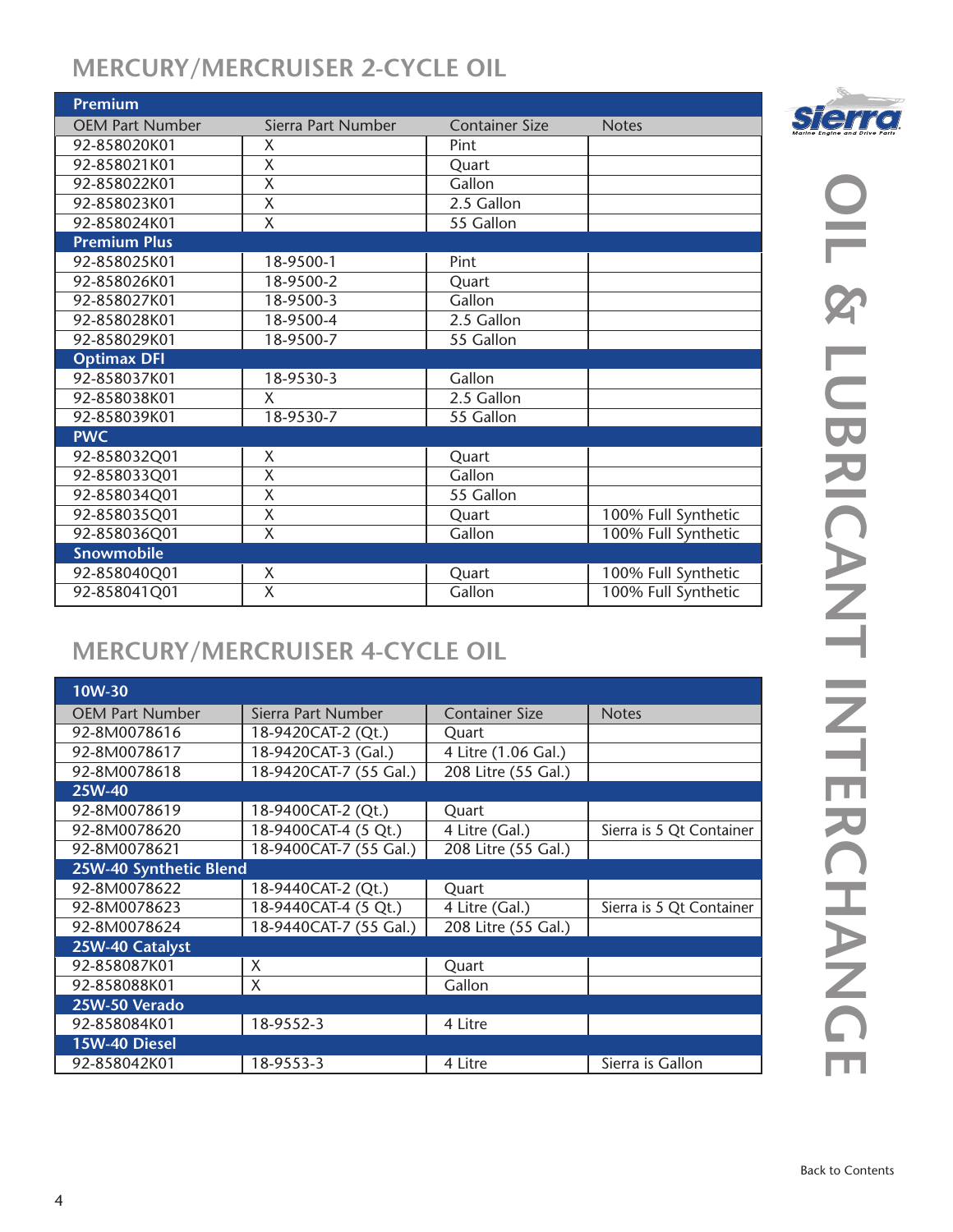#### **MERCURY/MERCRUISER GEAR LUBRICANTS**

| <b>Premium</b>          |                    |                       |              |
|-------------------------|--------------------|-----------------------|--------------|
| <b>OEM Part Number</b>  | Sierra Part Number | <b>Container Size</b> | <b>Notes</b> |
| 92-802844K01            | 18-9600-0 (10 oz)  | 8 oz.                 |              |
| 92-858058K01            | 18-9600-2          | Quart                 |              |
| 92-858059K01            | X                  | 2.5 Gallon            |              |
| 92-858007K01            | 18-9600-5          | 5 Gallon              |              |
| 92-858061K01            | 18-9600-6          | 16 Gallon             |              |
| 92-858062K01            | 18-9600-7          | 55 Gallon             |              |
| <b>High Performance</b> |                    |                       |              |
| 92-802851K01            | 18-9650-0 (10 oz)  | 8 oz.                 |              |
| 92-858064K01            | 18-9650-2          | Quart                 |              |
| 92-858065K01            | X                  | 2.5 Gallon            |              |
| 92-858008K01            | 18-9650-5          | 5 Gallon              |              |
| 92-858067K01            | 18-9650-6          | 16 Gallon             |              |
| 92-858068K01            | 18-9650-7          | 55 Gallon             |              |



**Sierre** Engine and Drive Parts

Back to Contents Back to Top

ш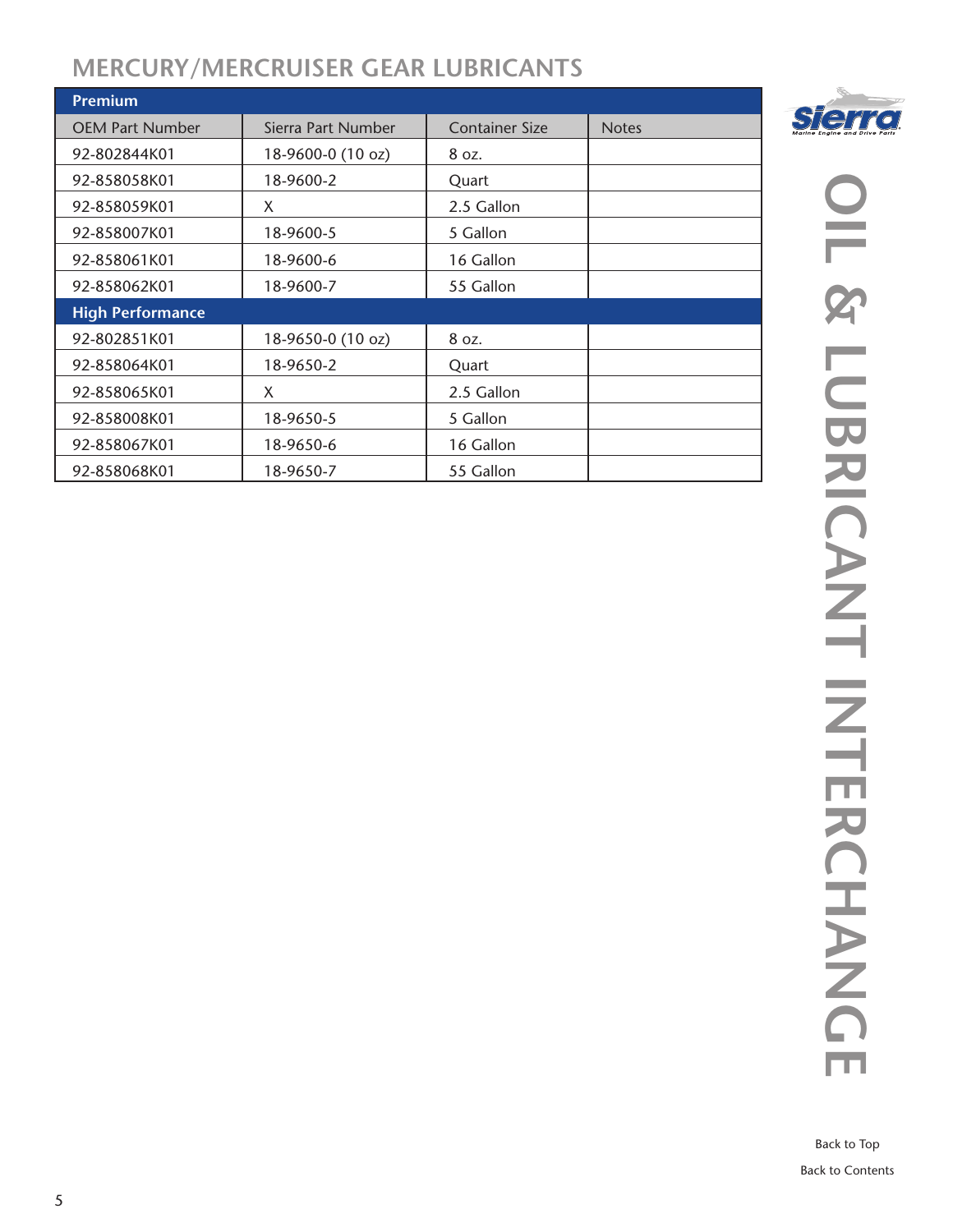#### **JOHNSON/EVINRUDE/OMC 2-CYCLE OIL**

| <b>XD30</b>            |                    |                       |              |
|------------------------|--------------------|-----------------------|--------------|
| <b>OEM Part Number</b> | Sierra Part Number | <b>Container Size</b> | <b>Notes</b> |
| 764347                 | 18-9500-1          | Pint                  |              |
| 764348                 | 18-9500-2          | Quart                 |              |
| 964349                 | 18-9500-3          | Gallon                |              |
| 777220                 | 18-9500-4          | 2.5 Gallon            |              |
| 764350                 | 18-9500-6          | 16 Gallon             |              |
| 777222                 | 18-9500-7          | 55 Gallon             |              |
| <b>XD50</b>            |                    |                       |              |
| 764352                 | X                  | Pint                  |              |
| 764353                 | X                  | Quart                 |              |
| 764354                 | 18-9530-3          | Gallon                |              |
| 777226                 | X                  | 2.5 Gallon            |              |
| 777227                 | X                  | 5 Gallon              |              |
| 764355                 | 18-9530-6          | 16 Gallon             |              |
| 777228                 | 18-9530-7          | 55 Gallon             |              |
| <b>XD100</b>           |                    |                       |              |
| 765146                 | 18-9540-2          | Quart                 |              |
| 764357                 | 18-9540-3          | Gallon                |              |
| 764358                 | X                  | 16 Gallon             |              |
| 777120                 | 18-9540-7          | 55 Gallon             |              |

# **JOHNSON/EVINRUDE/OMC 4-CYCLE OIL**

| <b>Ultra 4-Stroke</b>  |                     |                       |                              |
|------------------------|---------------------|-----------------------|------------------------------|
| <b>OEM Part Number</b> | Sierra Part Number  | <b>Container Size</b> | <b>Notes</b>                 |
| 764365                 | 18-9440-8 (Litre)   | Quart                 |                              |
| 778791                 | 18-9440-3 (4 Litre) | Gallon                |                              |
| Cobra 4-Cycle SAE 30   |                     |                       |                              |
| 775595                 | 18-9410-2           | Quart                 | Sierra Full Synthetic SAE 30 |
| 775596                 | 18-9410-4 (5 Quart) | Gallon                | Sierra Full Synthetic SAE 30 |
| 174828                 | 18-9410-7           | 55 Gallon             | Sierra Full Synthetic SAE 30 |

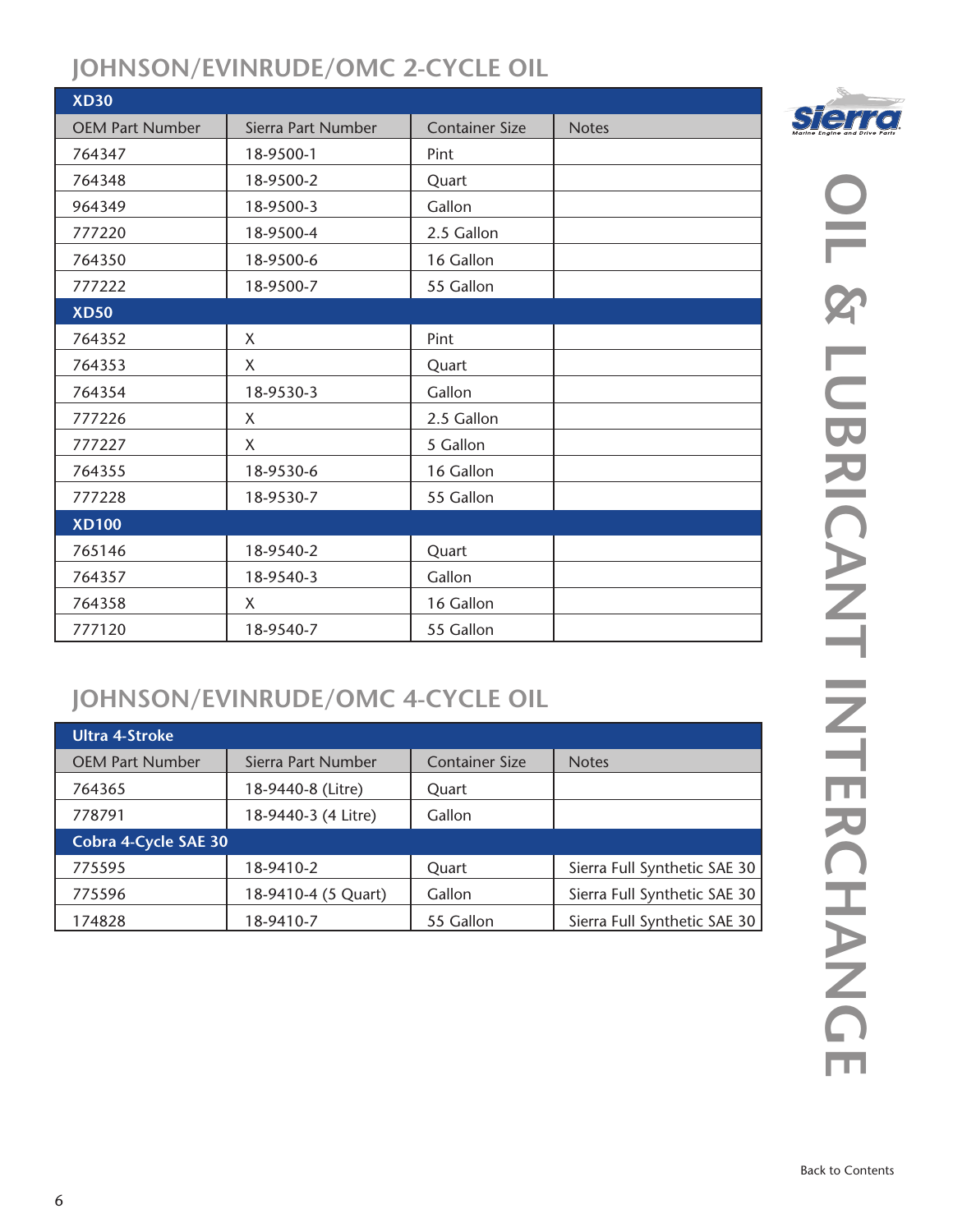#### **JOHNSON/EVINRUDE/OMC GEAR LUBRICANTS**

| <b>Premium Blend</b>      |                    |                       |                                      |
|---------------------------|--------------------|-----------------------|--------------------------------------|
| <b>OEM Part Number</b>    | Sierra Part Number | <b>Container Size</b> | <b>Notes</b>                         |
| 775608                    | $\mathsf{X}$       | Pint                  |                                      |
| 775609                    | 18-9620-2          | Quart                 | <b>Electric Shift Applications</b>   |
| 172819                    | X                  | Gallon                |                                      |
| 172832                    | 18-9620-5          | 5 Gallon              | <b>Electric Shift Applications</b>   |
| <b>Hi-Vis</b>             |                    |                       |                                      |
| 775603                    | 18-9600-0          | 10 oz.                |                                      |
| 775604                    | X                  | Pint                  |                                      |
| 775605                    | 18-9600-2          | Quart                 |                                      |
| <b>HPF XR</b>             |                    |                       |                                      |
| 778746                    | 18-9650-0          | 10 oz.                |                                      |
| 778747                    | X                  | Pint                  |                                      |
| 778749                    | 18-9650-2          | Quart                 |                                      |
| 778750                    | X                  | Gallon                |                                      |
| 778751                    | 18-9650-5          | 5 Gallon              |                                      |
| 778752                    | 18-9650-6          | 16 Gallon             |                                      |
| 778753                    | 18-9650-7          | 55 Gallon             |                                      |
| <b>HPF PRO</b>            |                    |                       |                                      |
| 778754                    | $\mathsf X$        | 10 oz.                |                                      |
| 778755                    | X                  | Quart                 |                                      |
| 778756                    | X                  | Gallon                |                                      |
| 778879                    | X                  | 5 Gallon              |                                      |
| 778878                    | $\mathsf X$        | 16 Gallon             |                                      |
| 778877                    | X                  | 55 Gallon             |                                      |
| <b>Synthetic Mobile 1</b> |                    |                       |                                      |
| 770795                    | 18-9680-2          | Quart                 | <b>Stern Drive Applications Only</b> |
| 772186                    | 18-9680-5          | 5 Gallon              | <b>Stern Drive Applications Only</b> |
| 772069                    | 18-9680-7          | 55 Gallon             | <b>Stern Drive Applications Only</b> |

**Sierre**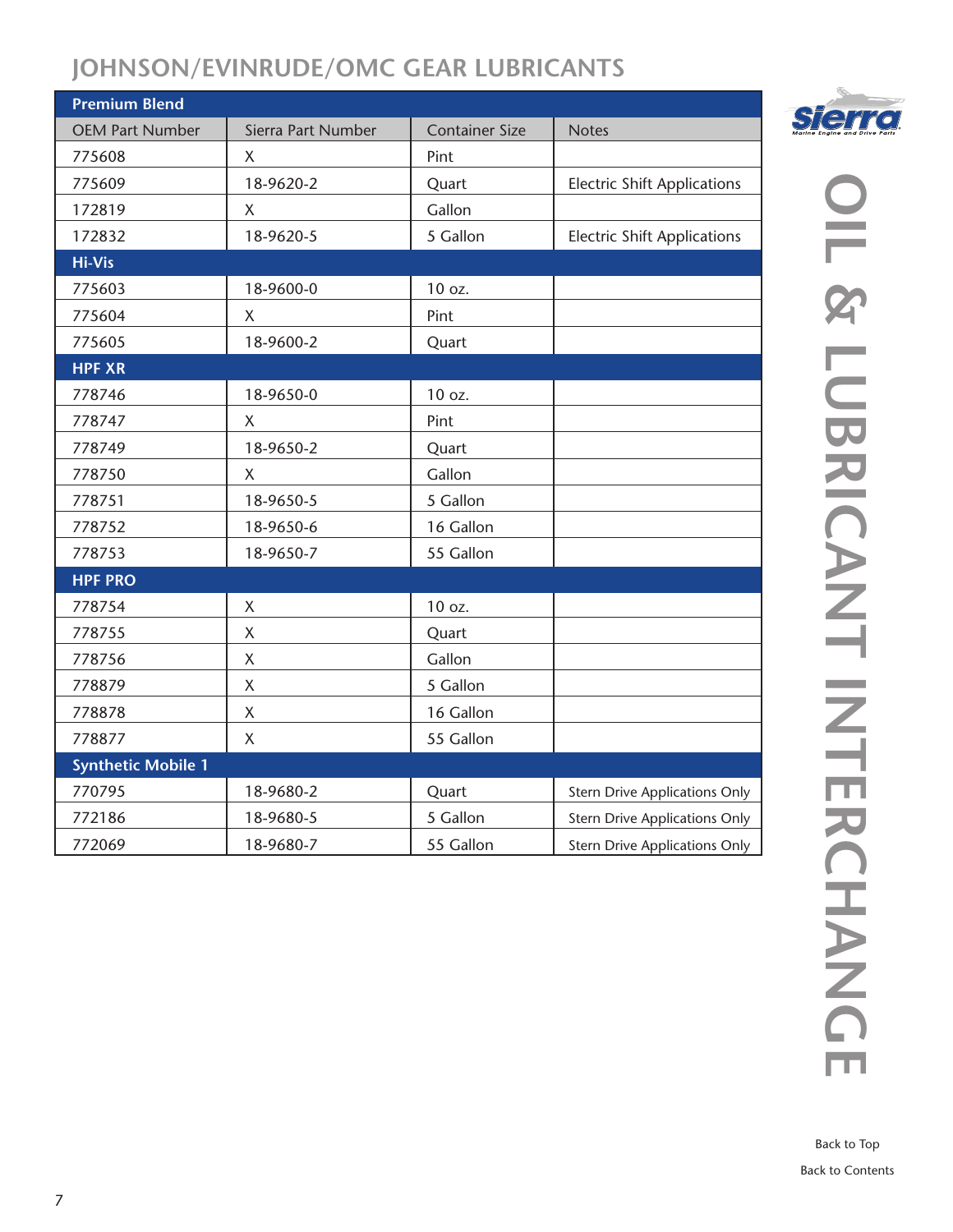### **YAMAHA 2-CYCLE OIL**

| <b>Yamalube 2-M</b>    |                    |                       |              |
|------------------------|--------------------|-----------------------|--------------|
| <b>OEM Part Number</b> | Sierra Part Number | <b>Container Size</b> | <b>Notes</b> |
| LUBE-2STRK-M1-24       | 18-9500-1          | Pint                  |              |
| LUBE-2STRK-M1-12       | 18-9500-2          | Quart                 |              |
| LUBE-2STRK-M1-04       | 18-9500-3          | Gallon                |              |
| LUBE-2STRK-M1-02       | 18-9500-4          | 2.5 Gallon            |              |
| LUBE-2STRK-M1-55       | 18-9500-7          | 55 Gallon             |              |

## **YAMAHA 4-CYCLE OIL**

| Yamalube 4-M           |                     |                       |                           |
|------------------------|---------------------|-----------------------|---------------------------|
| <b>OEM Part Number</b> | Sierra Part Number  | <b>Container Size</b> | <b>Notes</b>              |
| LUB-10W30-FC-12        | 18-9420-2           | Quart                 |                           |
| LUB-10W30-FC-04        | 18-9420-3           | Gallon                |                           |
| LUB-10W30-FC-55        | 18-9420-7           | 55 Gallon             |                           |
| Yamalube 4-M 20W40     |                     |                       |                           |
| LUB-20W40-FC-12        | 18-9440-2           | Quart                 | Sierra 25W-40 Semi-Synth. |
| LUB-20W40-FC-04        | 18-9440-3 (4 Litre) | Gallon                | Sierra 25W-40 Semi-Synth. |
| LUB-20W40-FC-55        | 18-9440-7           | 55 Gallon             | Sierra 25W-40 Semi-Synth. |

### **YAMAHA GEAR LUBRICANTS**

| Yamalube Gear Lube     |                    |                       |                  |
|------------------------|--------------------|-----------------------|------------------|
| <b>OEM Part Number</b> | Sierra Part Number | <b>Container Size</b> | <b>Notes</b>     |
| ACC-GEARL-UB-10        | 18-9650-0          | 10 <sub>oz</sub>      |                  |
| ACC-GEARL-UB-QT        | 18-9650-2          | Quart                 |                  |
| ACC-GEARL-UB-GL        | X                  | Gallon                |                  |
| ACC-GEARL-UB-05        | 18-9650-5          | 5 Gallon              |                  |
| Yamalube Gear Lube HD  |                    |                       |                  |
| ACC-GLUBE-HD-QT        | X                  | Quart                 | F350 Models ONLY |
| ACC-GLUBE-HD-05        | X                  | 5 Gallon              | F350 Models ONLY |

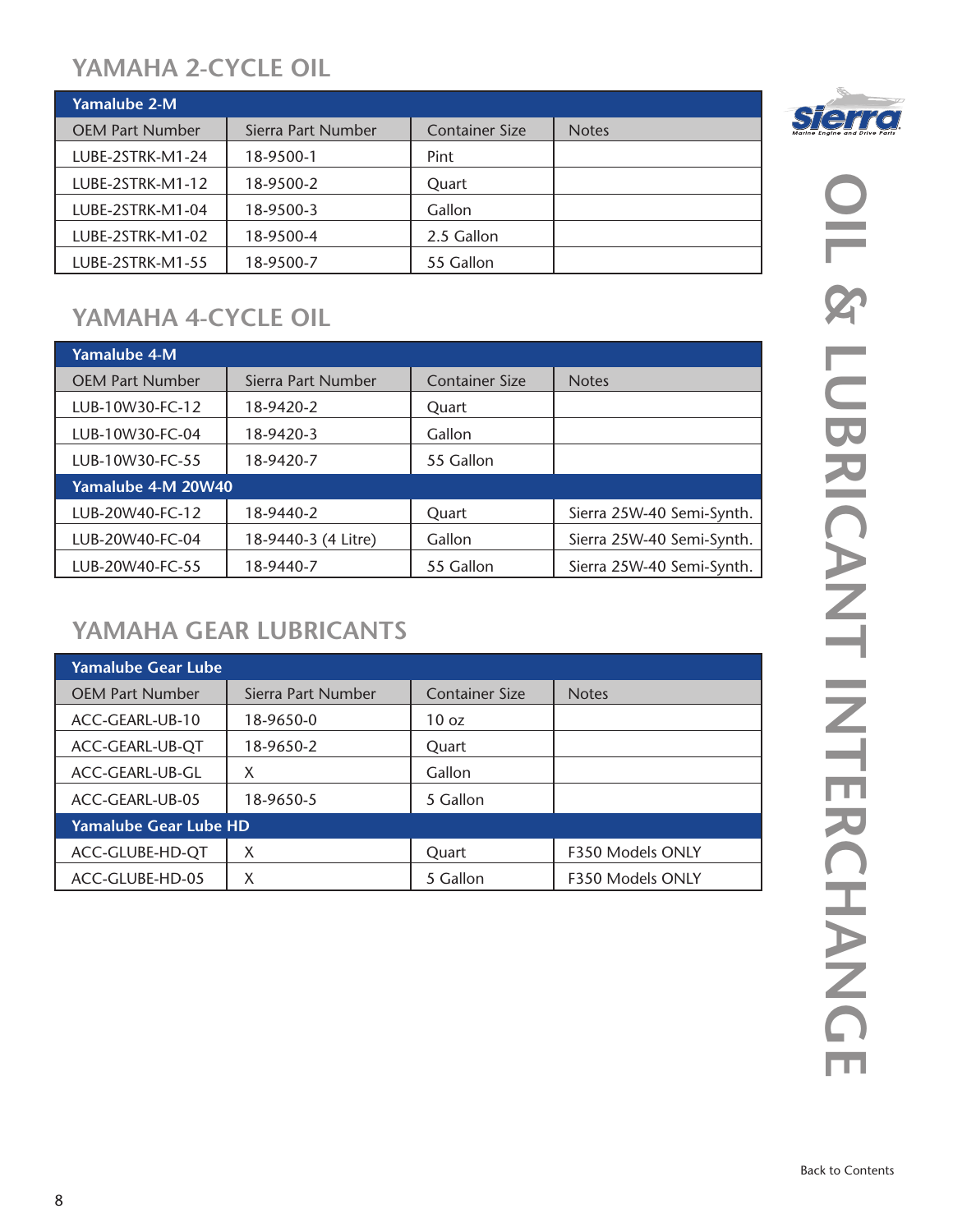## **VOLVO PENTA 4-CYCLE OIL**

| <b>Synthetic SAE 30</b>             |                     |                       |                          |
|-------------------------------------|---------------------|-----------------------|--------------------------|
| <b>OEM Part Number</b>              | Sierra Part Number  | <b>Container Size</b> | <b>Notes</b>             |
| 3847306                             | $\sf X$             | Quart                 | <b>Catalyst Approved</b> |
| 3847307                             | X                   | Gallon                | <b>Catalyst Approved</b> |
| 3842343                             | 18-9410-2           | Quart                 |                          |
| 3842344                             | 18-9410-4 (5 Quart) | Gallon                |                          |
| 3858061                             | 18-9410-7           | 55 Gallon             |                          |
| SAE 15W-50 (International)          |                     |                       |                          |
| 21363429                            | X                   | Litre                 |                          |
| 21363430                            | $\sf X$             | 5 Litre               |                          |
| 21363431                            | $\mathsf{X}$        | 20 Litre              |                          |
| Synth. SAE 15W-50 (International)   |                     |                       |                          |
| 3809429                             | X                   | Litre                 |                          |
| 3809428                             | X                   | 5 Litre               |                          |
| 3809427                             | X                   | 20 Litre              |                          |
| VDS-2 Diesel 15W-40 (International) |                     |                       |                          |
| 3809437                             | X                   | Litre                 |                          |
| 3809436                             | $\sf X$             | 5 Litre               |                          |
| 3809435                             | X                   | 20 Litre              |                          |
| 3809434                             | $\overline{X}$      | 208 Litre             |                          |
| VDS-3 Diesel 15W-40                 |                     |                       |                          |
| 1141690                             | 18-9553-2           | Quart                 |                          |
| 1141691                             | 18-9553-3           | Gallon                |                          |
| 1141692                             | 18-9553-5           | 5 Gallon              |                          |
| 1141693                             | 18-9553-7           | 55 Gallon             |                          |
| <b>Synthetic SAE 30 Diesel</b>      |                     |                       |                          |
| 40005015                            | X                   | Quart                 |                          |
| 40005016                            | $\mathsf{X}$        | Gallon                |                          |
| 21153635                            | $\mathsf{X}$        | 5 Gallon              |                          |
| 40005017                            | X                   | 55 Gallon             |                          |

# **VOLVO PENTA GEAR LUBRICANTS**

| <b>Full Synthetic Gear Oil</b> |                    |                       |               |
|--------------------------------|--------------------|-----------------------|---------------|
| <b>OEM Part Number</b>         | Sierra Part Number | <b>Container Size</b> | <b>Notes</b>  |
| 1141679                        | 18-9680-2          | Quart                 |               |
| 1141680                        | X                  | Gallon                |               |
| 1141681                        | 18-9680-5          | 5 Gallon              |               |
| 1141682                        | 18-9680-7          | 55 Gallon             |               |
| 3809443 (International)        | X                  | Litre                 | Metric Volume |
| 3809442 (International)        | X                  | 5 Litre               | Metric Volume |
| 3809441 (International)        | X                  | 20 Litre              | Metric Volume |
| 3809439                        | Χ                  | 5 Litre               | 75W140        |

# **OIL & LUBRICANT INTERCHANGE** L & LUBRICANTERCHANC П

**Sierra**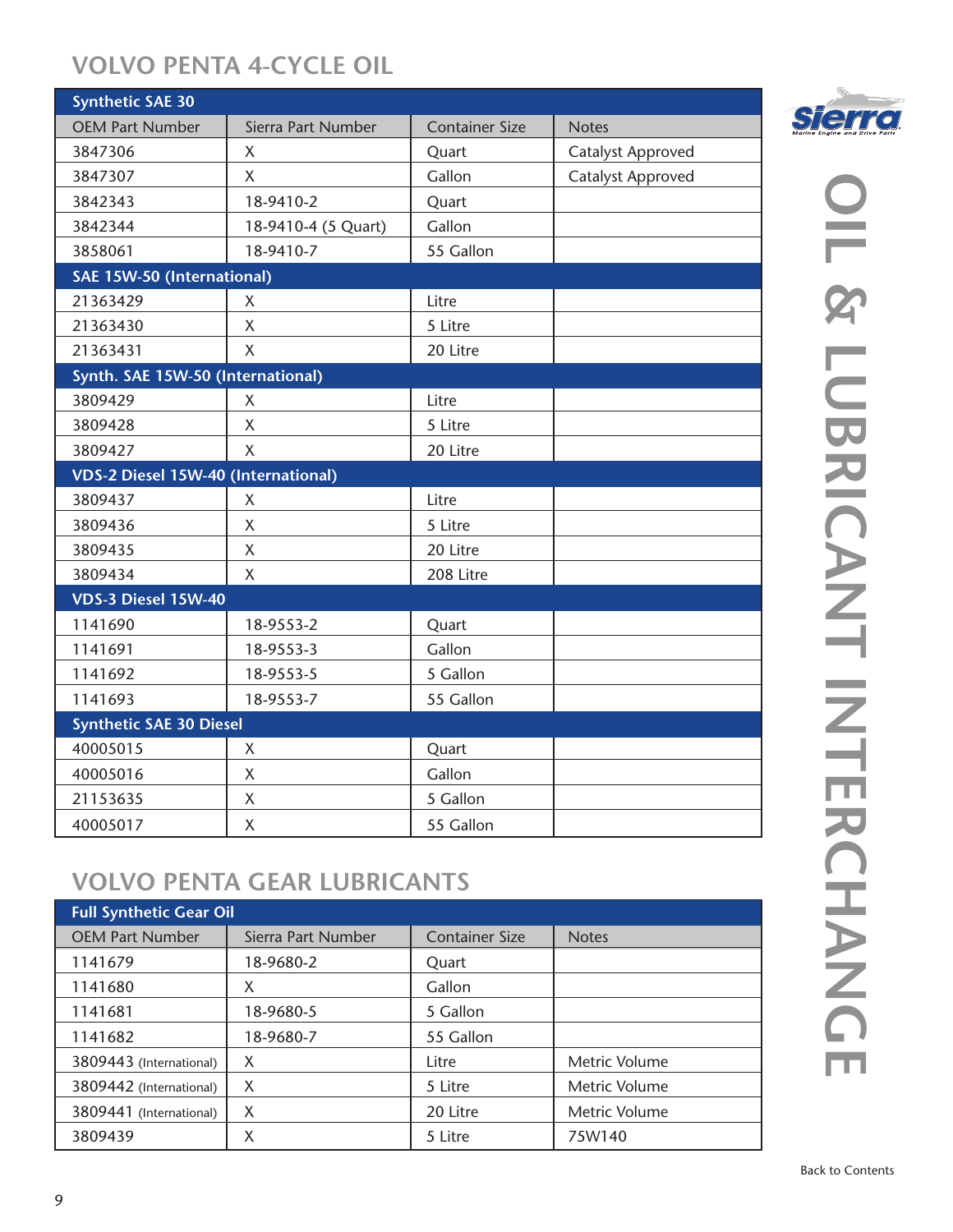#### **SUZUKI 2-CYCLE OIL**

| <b>Premium</b>         |                    |                       |              |
|------------------------|--------------------|-----------------------|--------------|
| <b>OEM Part Number</b> | Sierra Part Number | <b>Container Size</b> | <b>Notes</b> |
| 99105-51001-1QT        | 18-9500-2          | Ouart                 |              |
| 99105-51001-1GL        | 18-9500-3          | Gallon                |              |
| 99105-51001-5GL        | Χ                  | 5 Gallon              |              |
| 99105-51001-55G        | 18-9500-7          | 55 Gallon             |              |

### **SUZUKI 4-CYCLE OIL**

| 10W-40                 |                    |                |              |
|------------------------|--------------------|----------------|--------------|
| <b>OEM Part Number</b> | Sierra Part Number | Container Size | <b>Notes</b> |
| 990C0-10W40-1QT        | 18-9551-2          | Quart          |              |
| 990C0-10W40-1GL        | 18-9551-3          | Gallon         |              |
| 990C0-10W40-55G        | 18-9551-7          | 55 Gallon      |              |

### **SUZUKI GEAR LUBRICANTS**

| <b>Hypoid Gear Oil</b> |                    |                |              |
|------------------------|--------------------|----------------|--------------|
| <b>OEM Part Number</b> | Sierra Part Number | Container Size | <b>Notes</b> |
| 99105-50041            | 18-9600-2          | Ouart          |              |
| 99105-50046            | 18-9600-5          | 5 Gallon       |              |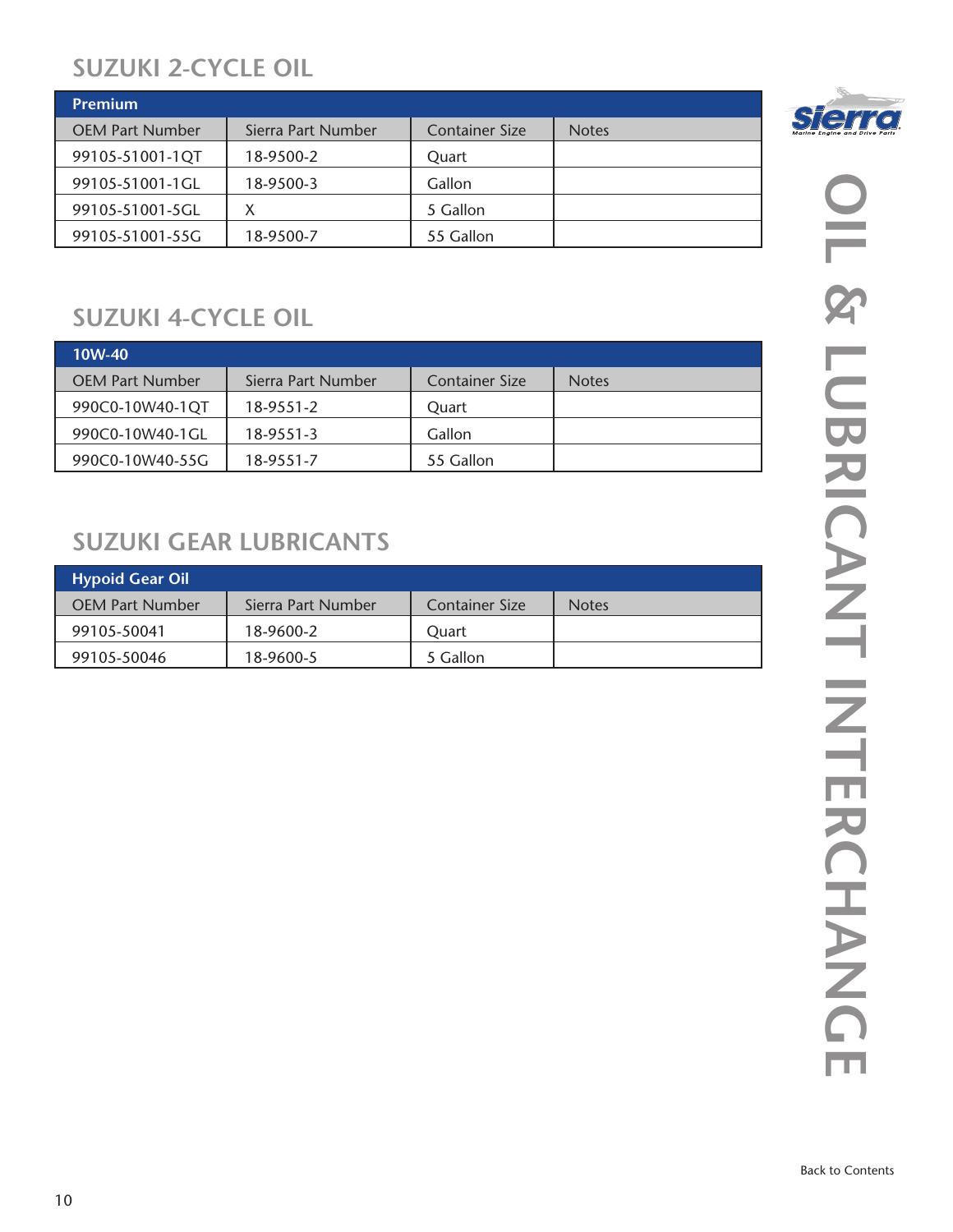#### **HONDA 4-CYCLE OIL**

| 5W-30                  |                    |                       |              |
|------------------------|--------------------|-----------------------|--------------|
| <b>OEM Part Number</b> | Sierra Part Number | <b>Container Size</b> | <b>Notes</b> |
| 08207-5W30M            | X                  | Quart                 |              |
| 10W-30                 |                    |                       |              |
| 08207-10W30MFC-W       | 18-9420-2          | Quart                 |              |
| 08209-10W30MFC-W       | 18-9420-3          | Gallon                |              |
| 80208-10W30MFC-W       | 18-9420-7          | 55 Gallon             |              |

### **HONDA GEAR LUBRICANTS**

| Semi-Synth. Gear Oil   |                    |                       |              |
|------------------------|--------------------|-----------------------|--------------|
| <b>OEM Part Number</b> | Sierra Part Number | <b>Container Size</b> | <b>Notes</b> |
| 08739-90W              | 18-9650-2          | Ouart                 |              |
| 08739-M0500            | 18-9650-5          | 5 Gallon              |              |

**OIL & LUBRICANT INTERCHANGE** п 2 LUBRICANT INTERCHANG

**Sierre** 

ш